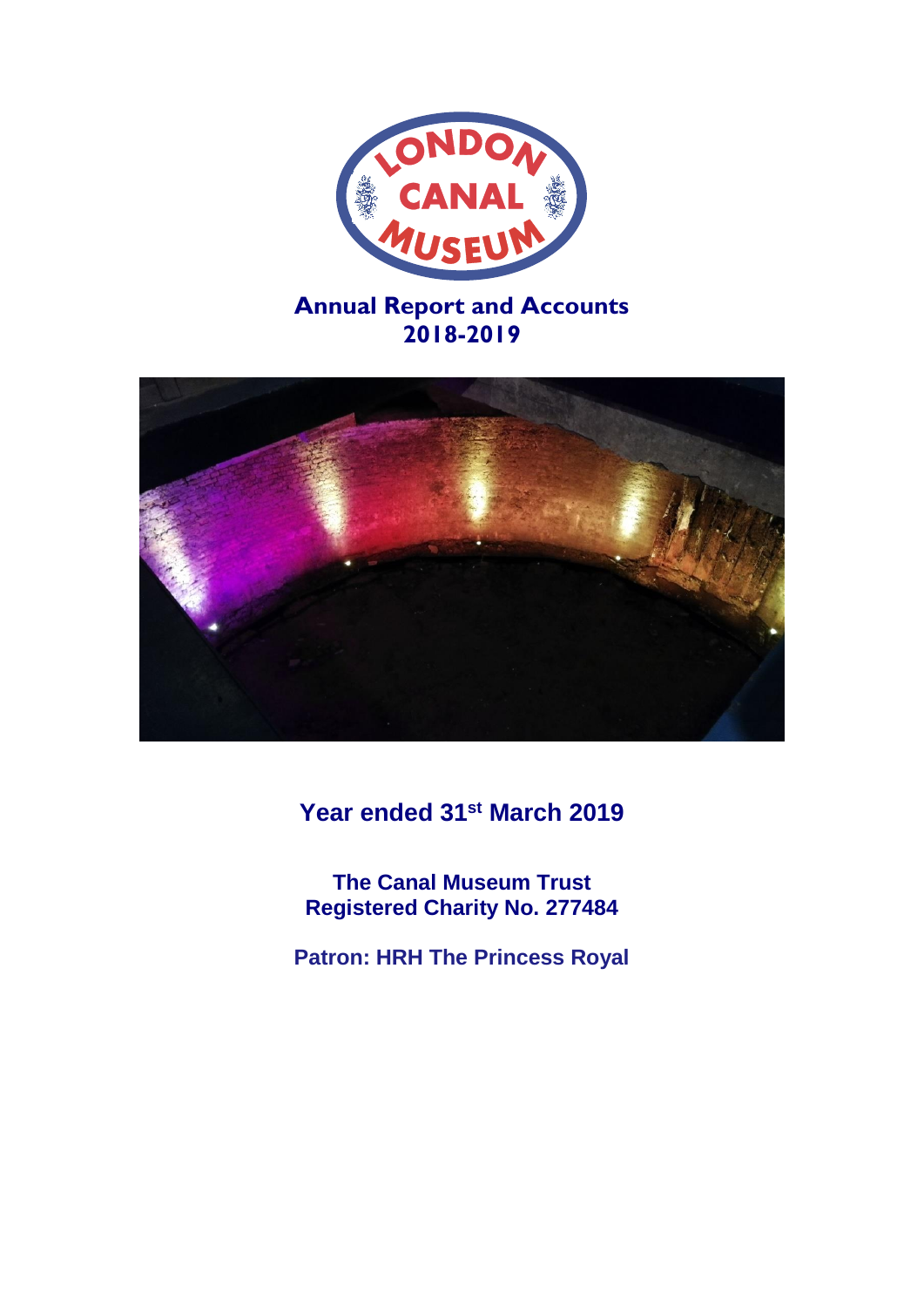# **Annual Report and Accounts 2018-2019**

# **Introduction**

The Trust's objectives are to advance public education regarding inland waterways through the operation of a museum. The Trust operates in accordance with its constitution of 1979, as modified in 2001. Members of the Council of Management are elected annually from the membership of the Trust, which is open to everyone.

The trustees have referred to the Charity Commission's general guidance on public benefit when reviewing the Charity's aims and objectives and in planning its future activities. In particular, the trustees consider how planned activities will contribute to the aims and objectives of the Charity.

During the financial year the main activity of the Trust was, as in previous years, the management and development of the London Canal Museum.

The Trust's policy with respect to reserves to be held is to maintain a minimum of £50,000 as a contingency. In particular, this is necessary in case of any need for unforeseen building maintenance expenditure. The Trust retains further sums for significant future development projects.

# **Permanent Exhibitions**

Preparations reached an advanced stage during the year for the arrival of our Wickham Tractor. The tractor is a rare survivor of a fleet of such vehicles that operated, primarily in London, in the 1950s and 1960s and the only such vehicle maintained in working order by a museum. The planning work included new interpretation including a video.

The exhibition "London's Lost Canals" was extended into the 2018-19 financial year and then reformulated as a new permanent "flip-book" on a lectern, filling a gap in the story told by the museum.



A large timber sign, donated by the Canal and River Trust, dating from around 1959, was fixed to the museum's ground floor wall at the same time as two cast-iron canal signs, adding to the ambience of the gallery. The sign advertises boat trips operated by British Transport Waterways. The exact location in which the sign was originally displayed is still not known. This

followed a process of cleaning and repair by a specialist conservation carpenter to replace parts of the supporting frame that were missing.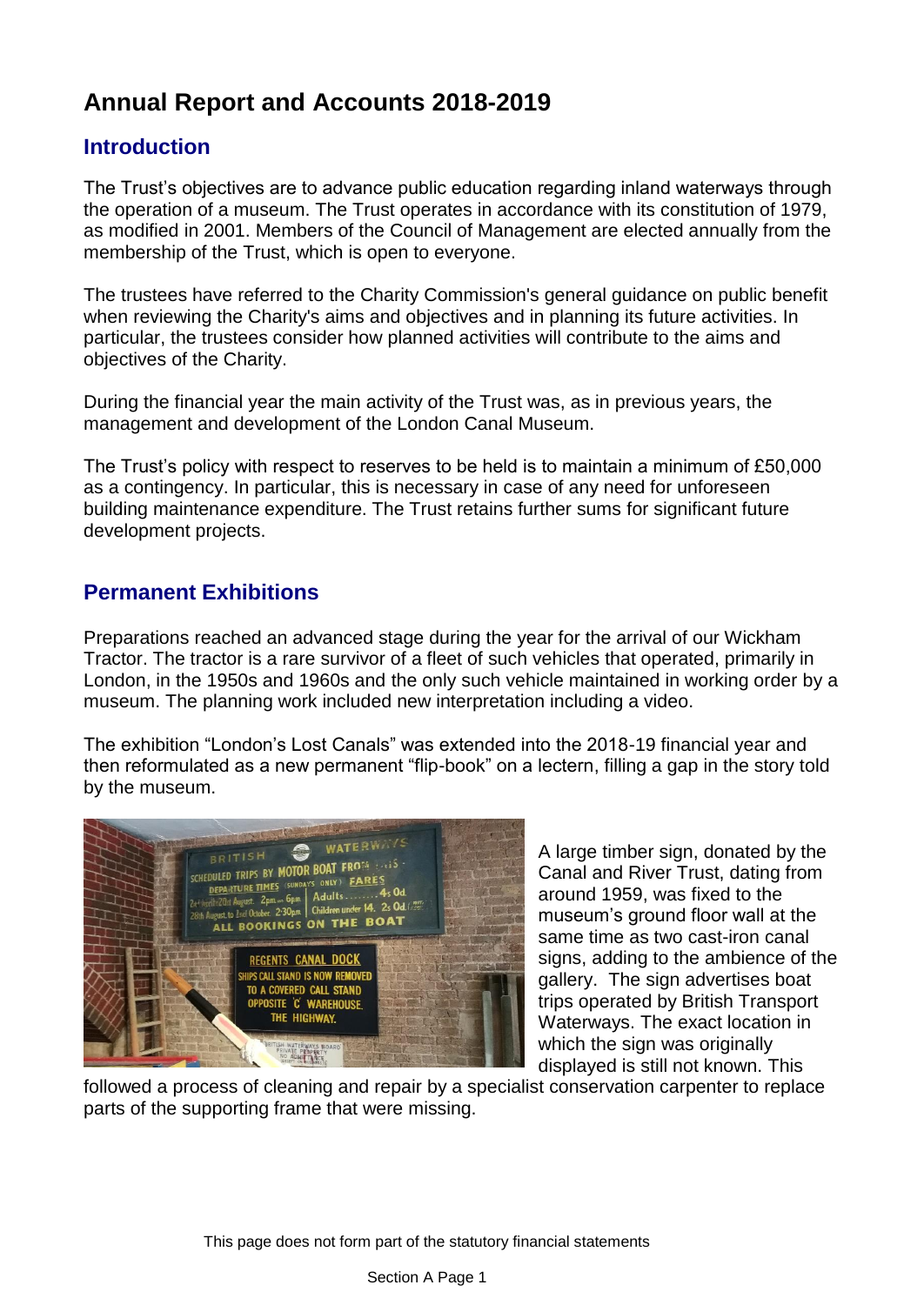# **Special Events**

# **Tunnel Trips**

We continued to provide a regular programme of guided tunnel boat trips during the summer months. These featured a commentary by a museum member of staff, as well as a trip through the Islington Tunnel for a combined boat trip and museum ticket price.

# **First Thursday Talks**

The museum continued its long-standing practice of inviting keynote speakers, from the canal world, to give presentations on their specialist areas. These "First Thursday'" illustrated talks continued to attract a regular audience, often bolstered by those who wished to hear a particular speaker, or about a key theme.

# **Halloween**

At the end of October 2018, we again took part in another joint operation with Camden Canals and Narrowboat Association. Large numbers of children enjoyed a boat trip through Islington Tunnel and various activities in the museum associated with Halloween. The event attracted 288 people in total.

# **Ice Sunday**

Around 100 people made the supervised descent into the ice wells in July 2018. This is an annual event that always attracts interest.

# **Museums at Night**

We took part in the annual festival with a concert of music and dance by the Italian group Nomoi, in May 2018.

# **Temporary exhibitions**

An exhibition of postcards of the London canals, all from the museum's own collection, was staged during the year. We were pleased to loan our earlier exhibition on the use of canals in World War One by the British Army to the canal museum at Foxton, Leicestershire.

We also staged a further exhibition of some of the glass slides of The Regent's Canal taken in around 1906, that are part of our collection.

# **Education**

# **Schools and Groups**

School and child group visit numbers dropped during the financial year:

- April 2017-March 2018 1223 pupils, 48 trips, average group size 25
- April 2018-March 2019 958 pupils, 36 trips, average group size 26.1

The reduction in the number of school visits reflects the embedding of curriculum changes for 8-11 year olds. Visits from other groups also began to reduce. We believe the cause to

This page does not form part of the statutory financial statements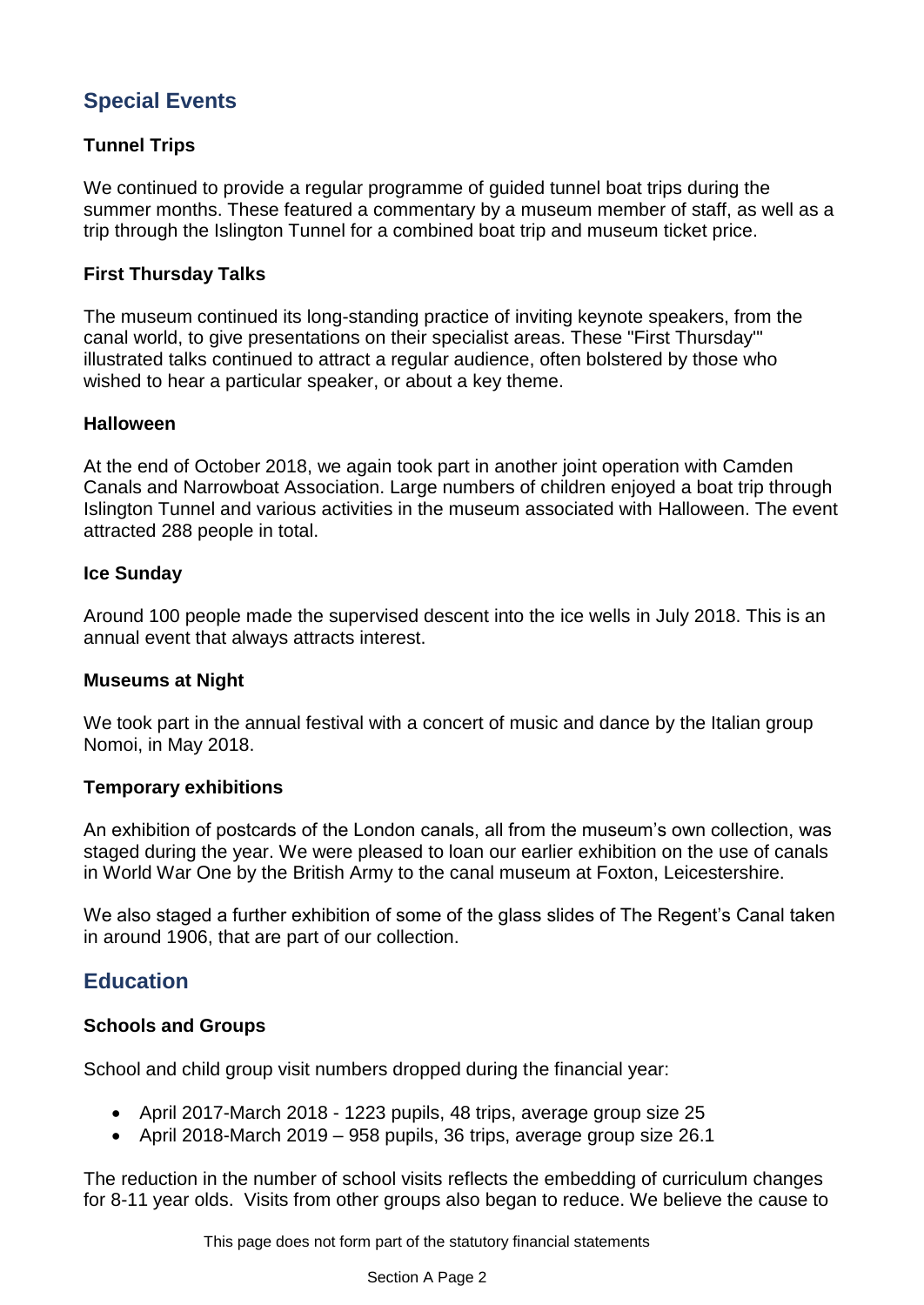have been reductions in funding across the board, as reflected in feedback received from one group who cancelled a booking in October 2018.

The Education Team led most of the workshops during the year but the movement of several confident workshop leaders into full time employment or into college meant that the number of specialist education volunteers fell. In addition, one of our experienced stalwart team members sadly died, leaving a gap that has proved difficult to fill.

The theme of British Science Week in 2019 was again not relevant to what we can offer at London Canal Museum and so we did not offer a specific programme.

# **Other activities**

We again ran a range of school holiday activities for children and their families. These followed the usual format of table-top activities involving crafts and problem-solving tasks along with the provision of short boat trips. Over the year, these Watery Wednesdays operated at a loss.

The museum Activity Zone (an area dedicated to activities for younger children) has benefitted from a donation for development work and new displays and equipment have been installed.

# **Finance**

Income once again exceeded £200,000 although very slightly lower than the previous year. Small reductions were recorded in income from admissions, venue hire, and shop sales.

Expenditure was also below the previous year's level, resulting in a surplus that was added to reserves for future museum improvements.

Broadly speaking, the museum was financially stable as compared to previous years and although the reduction in income from admissions, in particular, was a cause for some concern, the museum's financial position remains robust.

# **Marketing**

The museum continued to take part in the joint promotion with the Rail Delivery Group to provide "two for one" admission to rail passengers. This promotion has been a success over several years.

Our efforts to develop the museum's social media presence continued and the number of followers and supporters on all the platforms continued to increase.

As usual we attended Canalway Cavalcade at Paddington in the spring, and the popular local Angel Canal Festival in early September, with a stand promoting the museum.

Continued updating work was carried out on the museum's website to bring it up to modern, mobile-friendly standards.

Visitor numbers for the year ended 31st March 2019 were 18,705 of which 14,652 were daytime museum visitors, and the remainder were mainly those attending private events.

This page does not form part of the statutory financial statements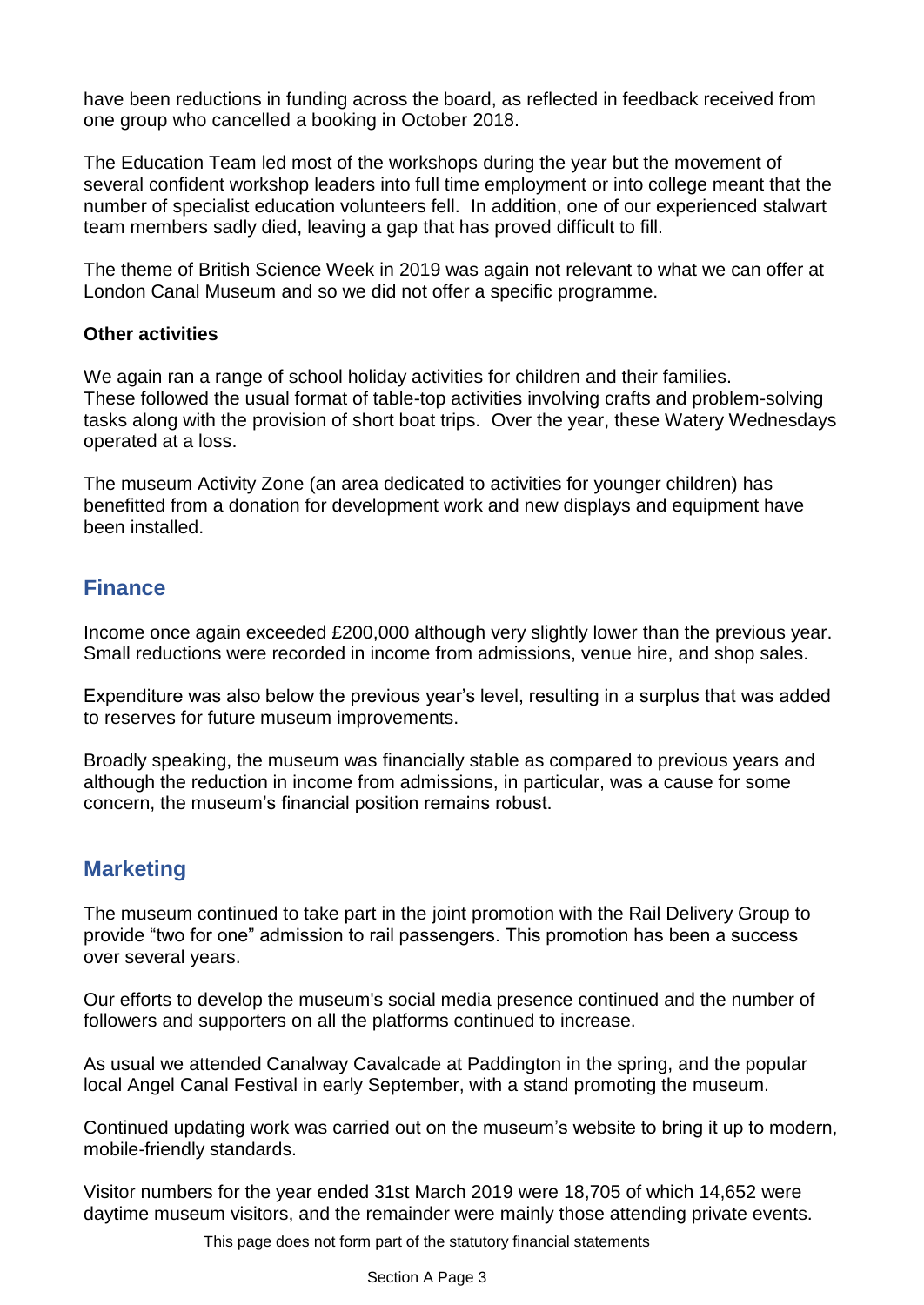Disappointingly, this was a slight reduction on the previous year. The reasons for this are poorly understood. There is no evidence to suggest that this slight drop is due to changes at the museum. We therefore believe that our strategy of investing in improvements to the museum remains the right approach in the long term.

# **Venue Hire**

Venue hire income was slightly reduced, reflecting fluctuations in the business rather than any long-term trend. The museum has established a strong reputation as an attractive venue for weddings and business and private functions of various types, with much of the new business due to word-of-mouth recommendation by previous customers and their guests.

A glass-washing machine was purchased and installed in the kitchen. This has improved efficiency at private events and reduced the labour costs associated with hire of glassware to customers.

Our licence as a venue for civil marriages was renewed.

# **Collection**

During the course of the year there were numerous small purchases of prints, postcards, and other material to add to our image and archive collection.

The museum's canal towpath tractor was collected from the Pump House Museum, Walthamstow, to which it had been on loan, and taken to an experienced restorer of vehicles for overhaul and repainting. During the restoration some new tyres and other non-original components were renewed but all original parts were able to be retained and the tractor was returned to us in full working order.

We were fortunate to be donated a



fuel pump, located in an unassuming canal-side building in Hackney, that had for many years been used to pump fuel for the tractor fleet. It was located close to the maintenance depot. A team from the museum dismantled the pump and brought it to the museum for a minor restoration and repaint. The opportunity was taken to record the infrastructure that existed for the provision of fuel to the tractors.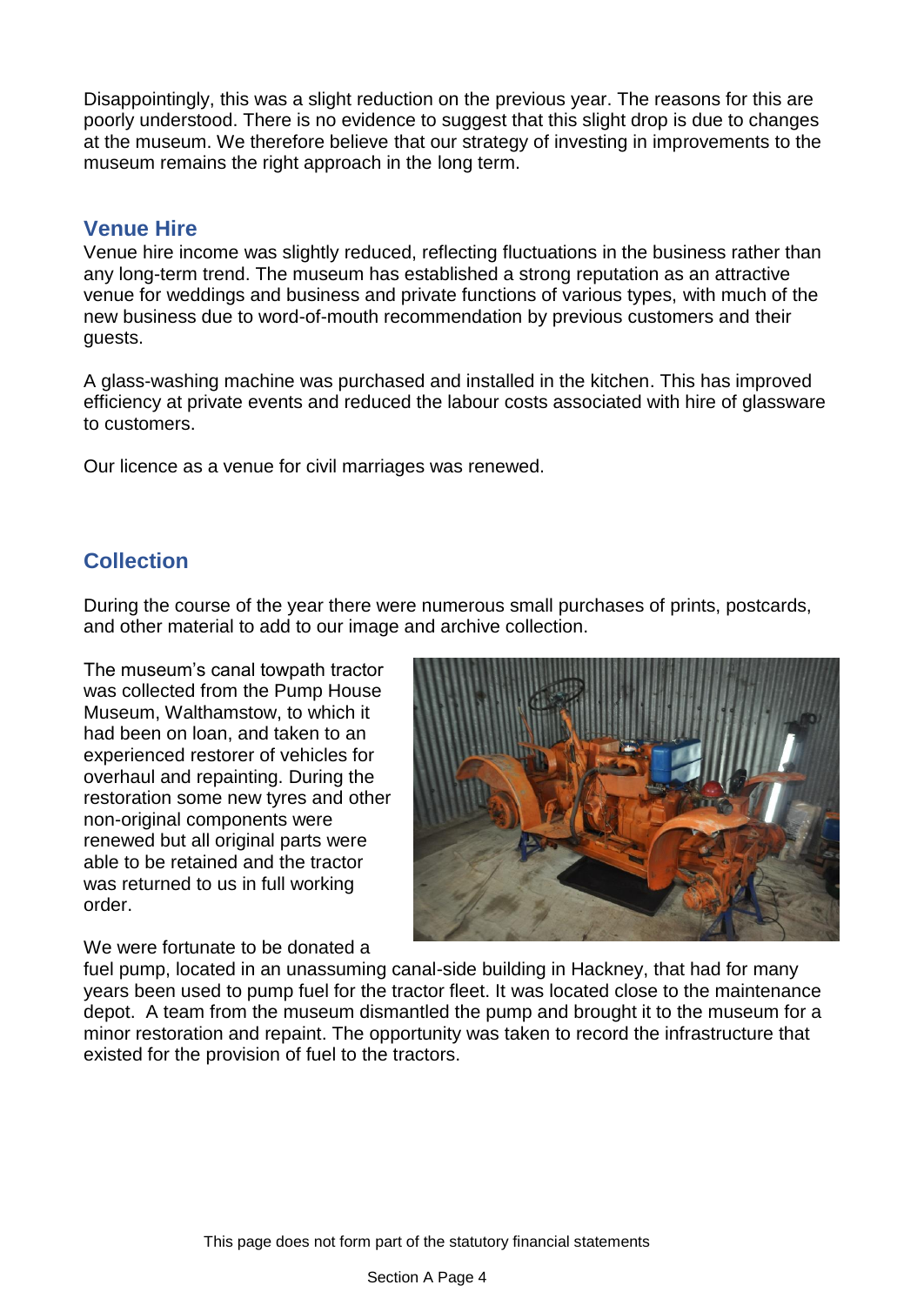

We were delighted to add to our collection a pair of National Service badges worn by World War Two boatwomen comprising the letters "IW". These have become part of canal folklore and we were pleased to be able to purchase them at auction.

**Sponsorship of Boats in the National Collection** We continued our sponsorship of the historic boat Ilkeston in the collection of the National Waterways Museum at Ellesmere Port. We also supported the Canal and River Trust's London team by providing some archive storage materials to help with the care of a large collection or archive documents discovered in unsuitable conditions in west London. Some of these are of great interest to us for future

exhibition purposes.

# **Building Management**

A major refurbishment of the decorative ice well lighting was completed. The objectives of the project were to improve reliability, to improve resistance to damp conditions, and to improve the illumination of the ice well walls for visitors. (Illustration: front cover).

# **Staff and Volunteers**

# **Overview**

The Trust's staff remained stable with a part-time Education Officer, Catherine Simpson, and a part-time Volunteering Manager employed.

The museum's team of volunteers are committed to the aims and objectives of the museum. They enable the museum to open six days per week and to offer wide-ranging activities to all our visitors. The trustees are grateful to all the volunteers for their continued support.

The newsletter continued to be a welcomed communications tool and volunteers were encouraged to provide content.

# **Training**

The provision of training for voluntary staff is regarded as an important part of our staff management. Training not only equips people for the role that they carry out, it also offers a benefit of volunteering in the museum. During the year training events were held regularly, usually accompanied by a small social function to encourage relationship building. The core training topics are health and safety, safeguarding, dealing with potential emergencies, customer service, and disability awareness.

# **Reward and Recognition**

The museum continued to provide a varied programme of social events, which were well attended including a Christmas party with a cabaret and a summer party travelling on board a boat on the River Lee Navigation, passing through the newly restored Carpenter's Road Lock, which included an educational element for staff.

This page does not form part of the statutory financial statements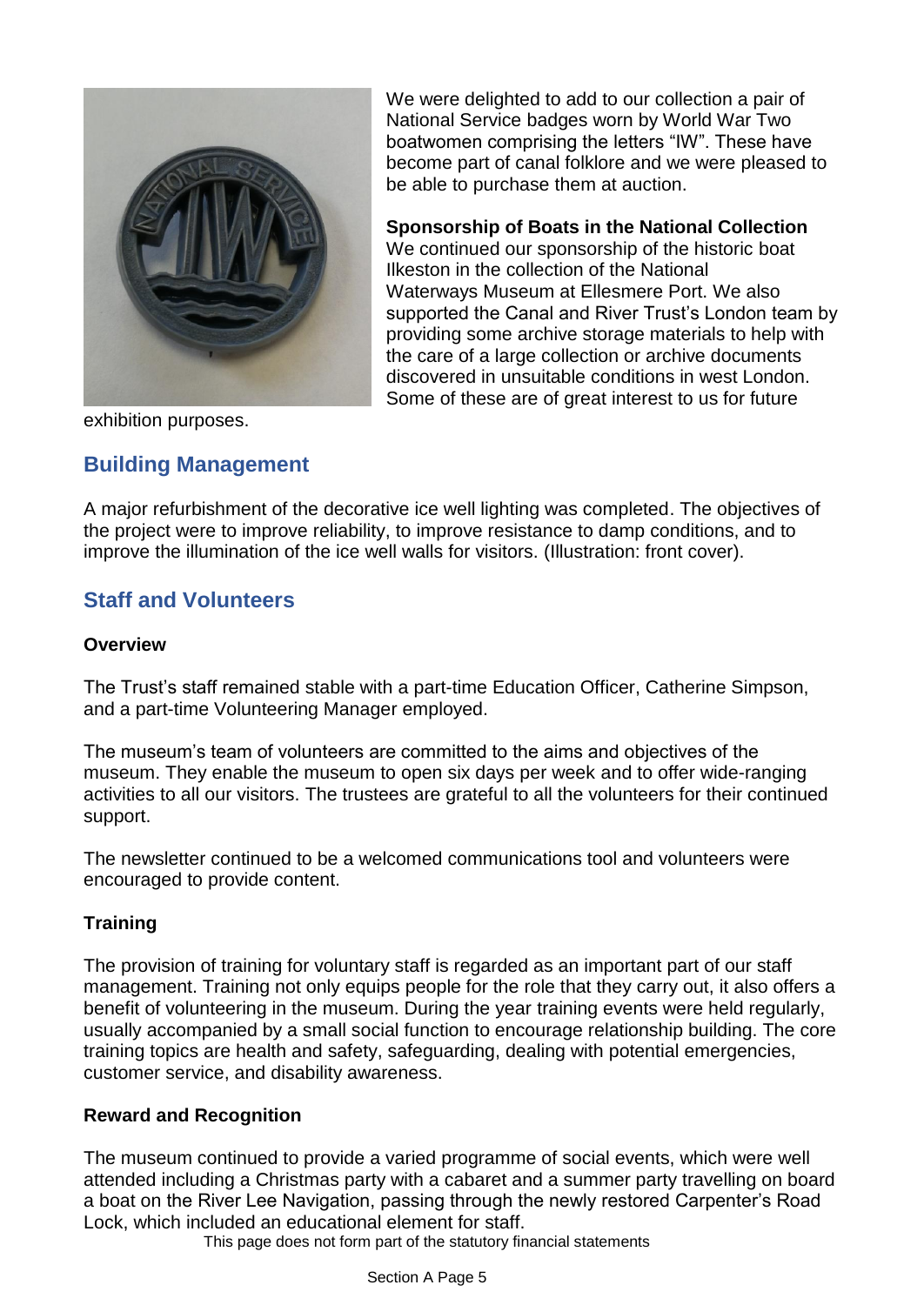# **External Relations**

The museum continued to be an active participant in the Knowledge Quarter, a group of organisations in the King's Cross area, all concerned with knowledge, culture, or education.

# **Community Support**

The museum is part of more than one community and was able to offer support to these communities by the provision of free or heavily discounted meeting space. We hosted meetings for:

- Inland Waterways Association (canal community)
- Friends of the Regent's Canal (canal community)
- Basin moorings residents (local and canal community)
- Waterway Recovery Group (canal community)

We also offer heavily discounted venue hire facilities to waterways charities including the Canal and River Trust and smaller waterways charities from time to time.

The museum hosted a celebration of the  $40<sup>th</sup>$  anniversary of the establishment of a residential mooring community by our neighbours in Battlebridge Basin.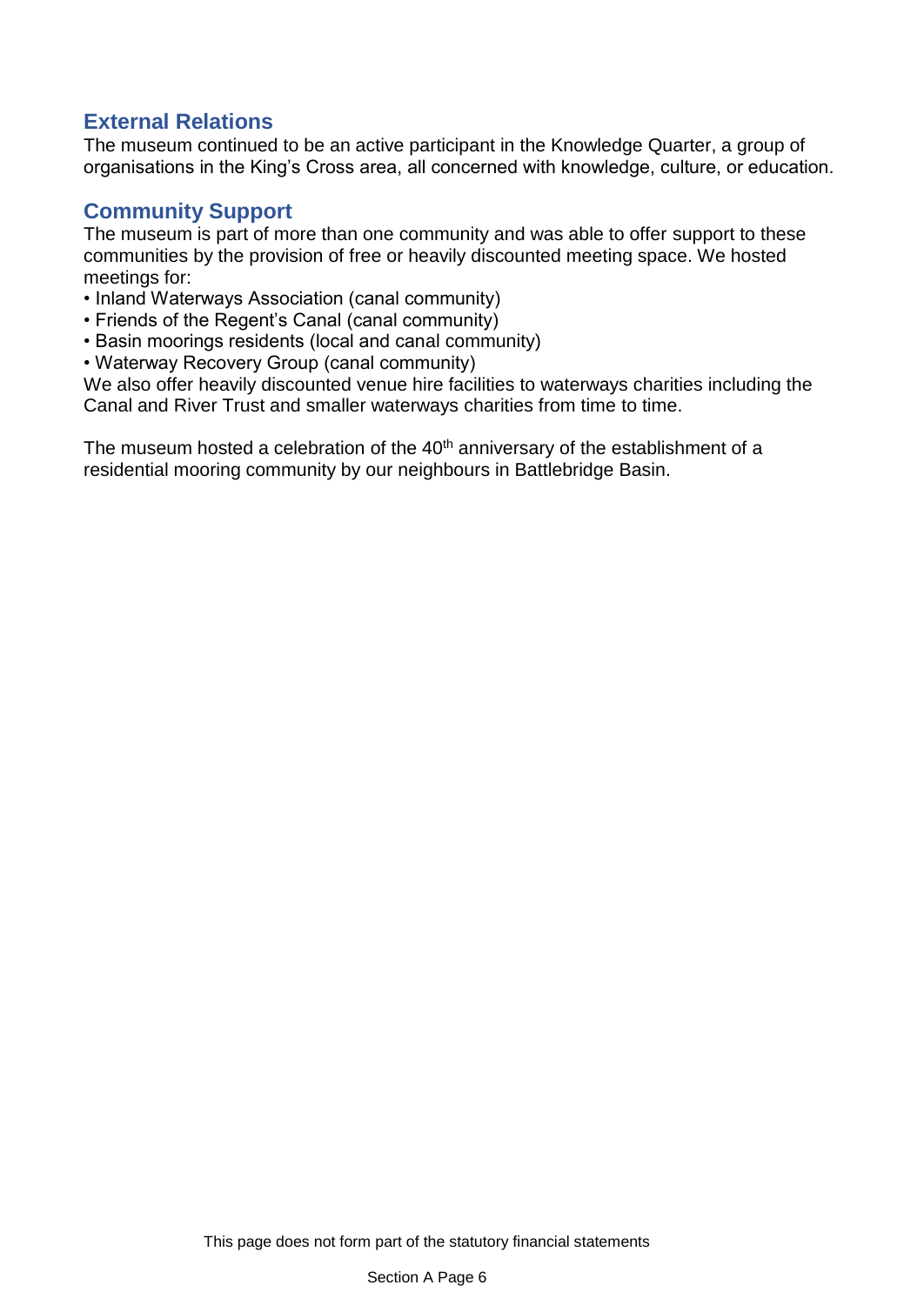**Registered Charity Number 277484**

# **SECTION B**

# **THE CANAL MUSEUM TRUST**

# **ANNUAL REPORT AND UNAUDITED FINANCIAL STATEMENTS**

# **FOR THE YEAR ENDED 31 MARCH 2019**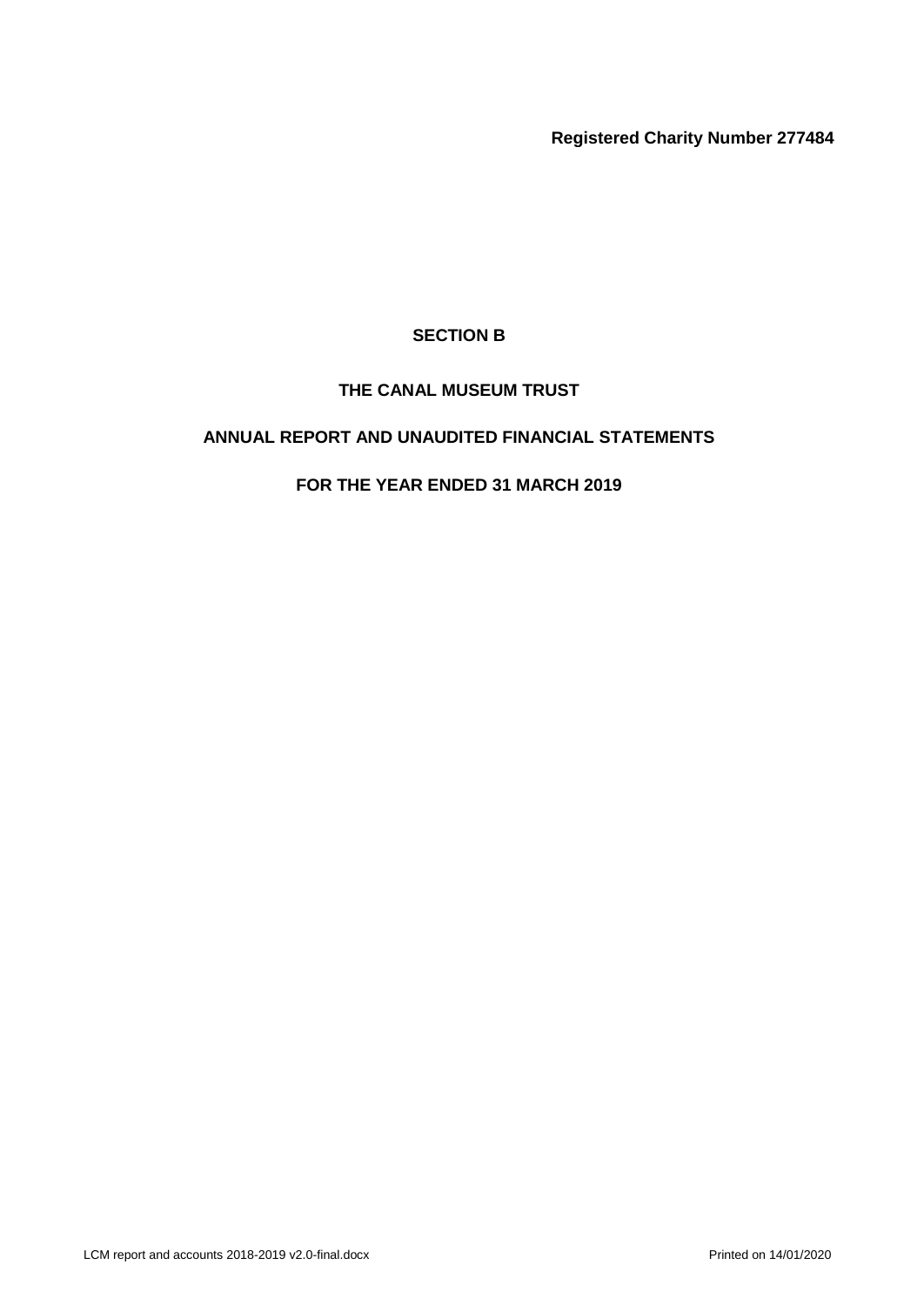# **LEGAL AND ADMINISTRATIVE INFORMATION**

| Legal and Administrative Information     | Page<br>$\mathbf{2}$ |
|------------------------------------------|----------------------|
| Independent Examiner's Report            | 3                    |
| <b>Statement of Financial Activities</b> | 4                    |
| <b>Statement of Financial Position</b>   | 5                    |
| <b>Notes to the Financial Statements</b> | ճ - 12               |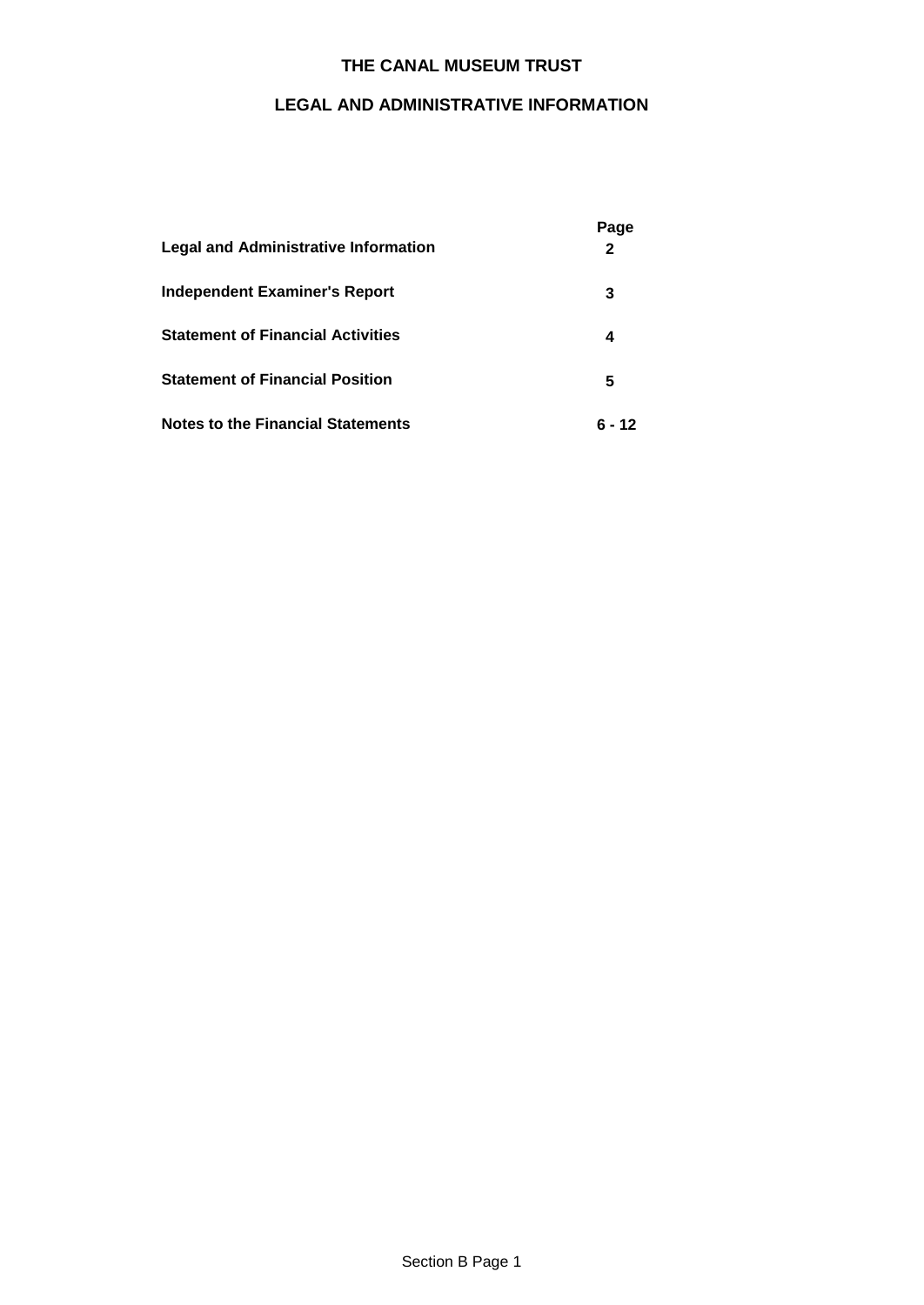# **LEGAL AND ADMINISTRATIVE INFORMATION**

| <b>Trustees</b>                  | M Sach (Chair)<br>W Davidson<br>DML Gee (Treasurer)<br>T Lewis (Secretary)<br>R Squires<br>M Tucker |
|----------------------------------|-----------------------------------------------------------------------------------------------------|
| <b>Registered Charity Number</b> | 277484                                                                                              |
| <b>Principal Address</b>         | 12-13 New Wharf Road<br>London<br>N1 9RT                                                            |
| <b>Independent Examiner</b>      | <b>SBM Associates Limited</b><br>24 Wandsworth Road<br>London<br>SW8 2JW                            |
| <b>Bankers</b>                   | Cooperative Bank plc<br>Delf House<br>Southway<br>Skelmersdale<br>WN 6WT                            |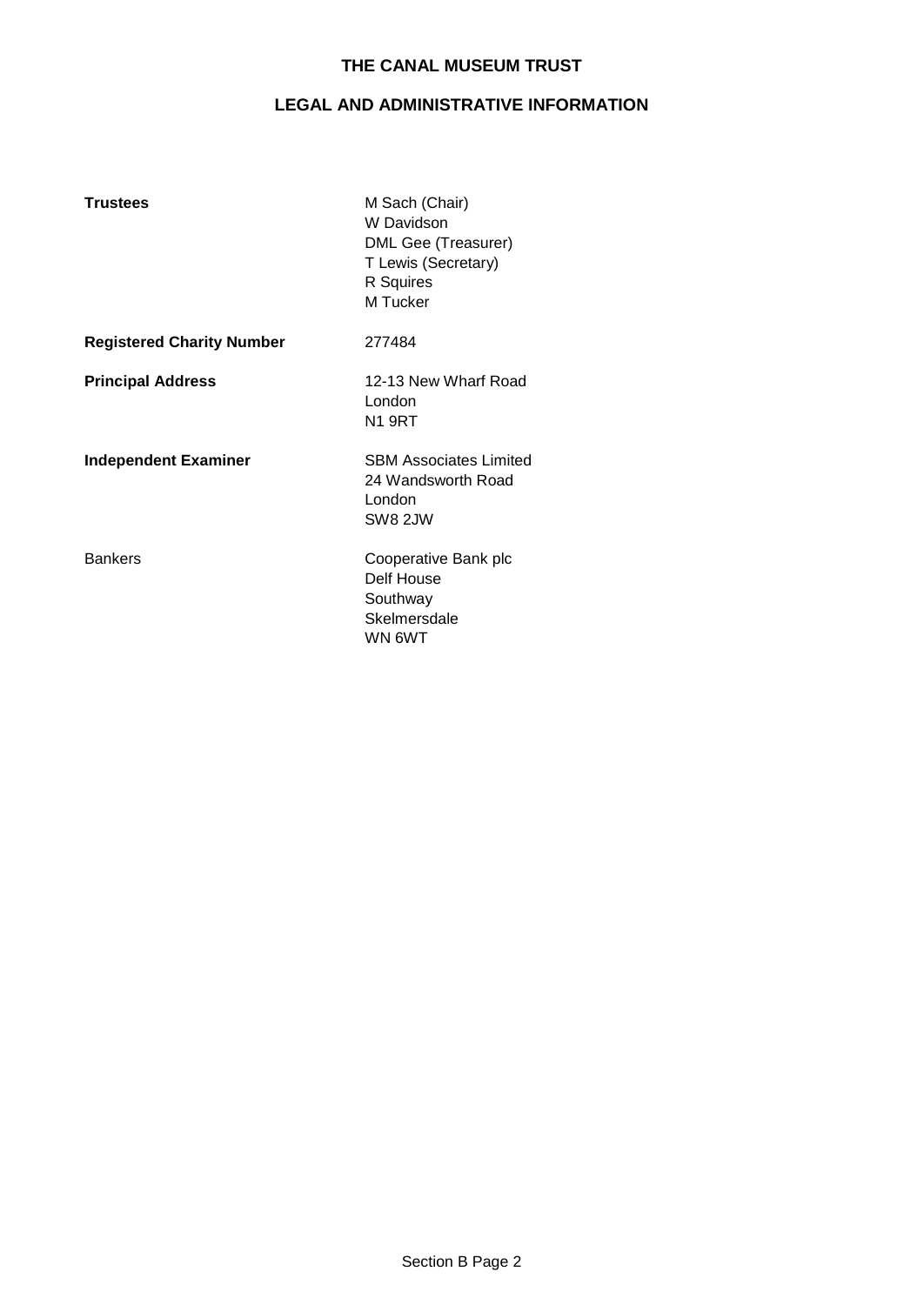## **INDEPENDENT EXAMINER'S REPORT TO THE TRUSTEES OF THE CANAL MUSEUM TRUST**

I report to the trustees on my examination of the financial statements of The Canal Museum Trust (the charity) for the year ended 31 March 2019.

#### **Responsibilities and basis of report**

As the trustees of the charity you are responsible for the preparation of the financial statements in accordance with the requirements of the Charities Act 2011 (the 2011 Act).

I report in respect of my examination of the charity's financial statements carried out under section 145 of the 2011 Act. In carrying out my examination I have followed all the applicable Directions given by the Charity Commission under section 145(5)(b) of the 2011 Act.

### **Independent Examiner's Statement**

Your attention is drawn to the fact that the charity has prepared financial statements in accordance with Accounting and Reporting by Charities preparing their accounts in accordance with the Financial Reporting Standard applicable in the UK and Republic of Ireland (FRS 102) in preference to the Accounting and Reporting by Charities: Statement of Recommended Practice issued on 1 April 2005 which is referred to in the extant regulations but has now been withdrawn.

I understand that this has been done in order for financial statements to provide a true and fair view in accordance with Generally Accepted Accounting Practice effective for reporting periods beginning on or after 1 January 2015.

I have completed my examination. I confirm that no matters have come to my attention in connection with the examination giving me cause to believe that in any material respect:

- 1 accounting records were not kept in respect of the charity as required by section 130 of the 2011 Act; or
- 2 the financial statements do not accord with those records; or
- 3 the financial statements do not comply with the applicable requirements concerning the form and content of accounts set out in the Charities (Accounts and Reports) Regulations 2008 other than any requirement that the accounts give a true and fair view which is not a matter considered as part of an independent examination.

I have no concerns and have come across no other matters in connection with the examination to which attention should be drawn in this report in order to enable a proper understanding of the financial statements to be reached.

Pauline McAlpine FCA SBM Associates Limited 24 Wandsworth Road London SW8 2JW

10 December 2019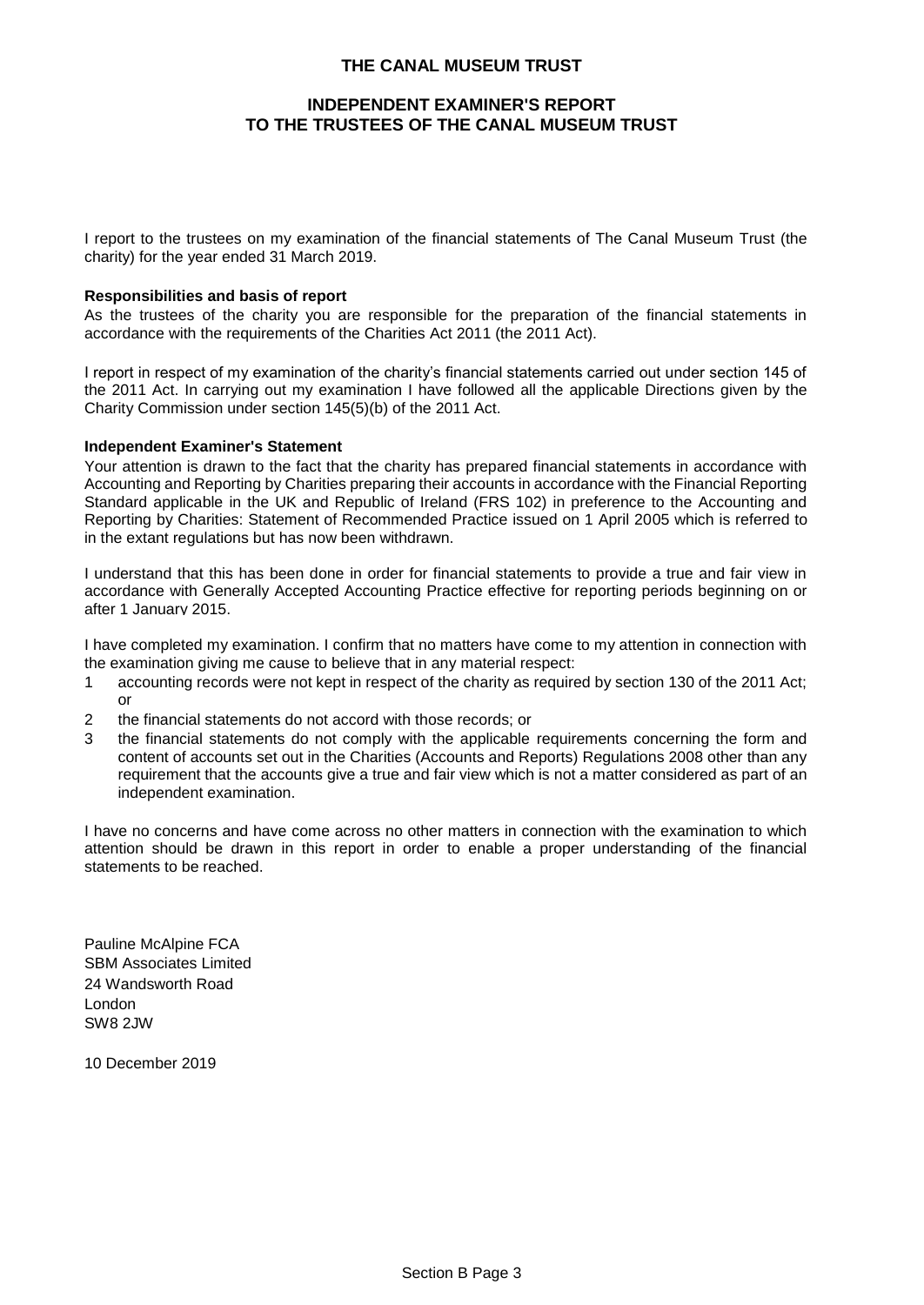## **STATEMENT OF FINANCIAL ACTIVITIES INCLUDING INCOME AND EXPENDITURE ACCOUNT FOR THE YEAR ENDED 31 MARCH 2019**

|                                 |                | <b>Unrestricted</b><br>funds | Total   |
|---------------------------------|----------------|------------------------------|---------|
|                                 |                | 2019                         | 2018    |
|                                 | <b>Notes</b>   | £                            | £       |
| Income from:                    |                |                              |         |
| Donations and legacies          | 3              | 5,238                        | 2,943   |
| Charitable activities           | 4              | 64,207                       | 69,909  |
| Other trading activities        | 5              | 132,001                      | 130,203 |
| Investments                     | 6              | 149                          | 38      |
| <b>Total income</b>             |                | 201,595                      | 203,093 |
| <b>Expenditure on:</b>          |                |                              |         |
| Costs of raising funds          | $\overline{7}$ | 29,887                       | 30,267  |
| Cost of charitable activities   | 8              | 115,101                      | 130,205 |
| <b>Total resources expended</b> |                | 144,988                      | 160,472 |
| Net income for the year/        |                |                              |         |
| Net movement in funds           |                | 56,607                       | 42,621  |
| Fund balances at 1 April 2018   |                | 134,949                      | 92,328  |
| Fund balances at 31 March 2019  |                | 191,556                      | 134,949 |
|                                 |                |                              |         |

The statement of financial activities includes all gains and losses recognised in the year.

All income and expenditure derive from continuing activities.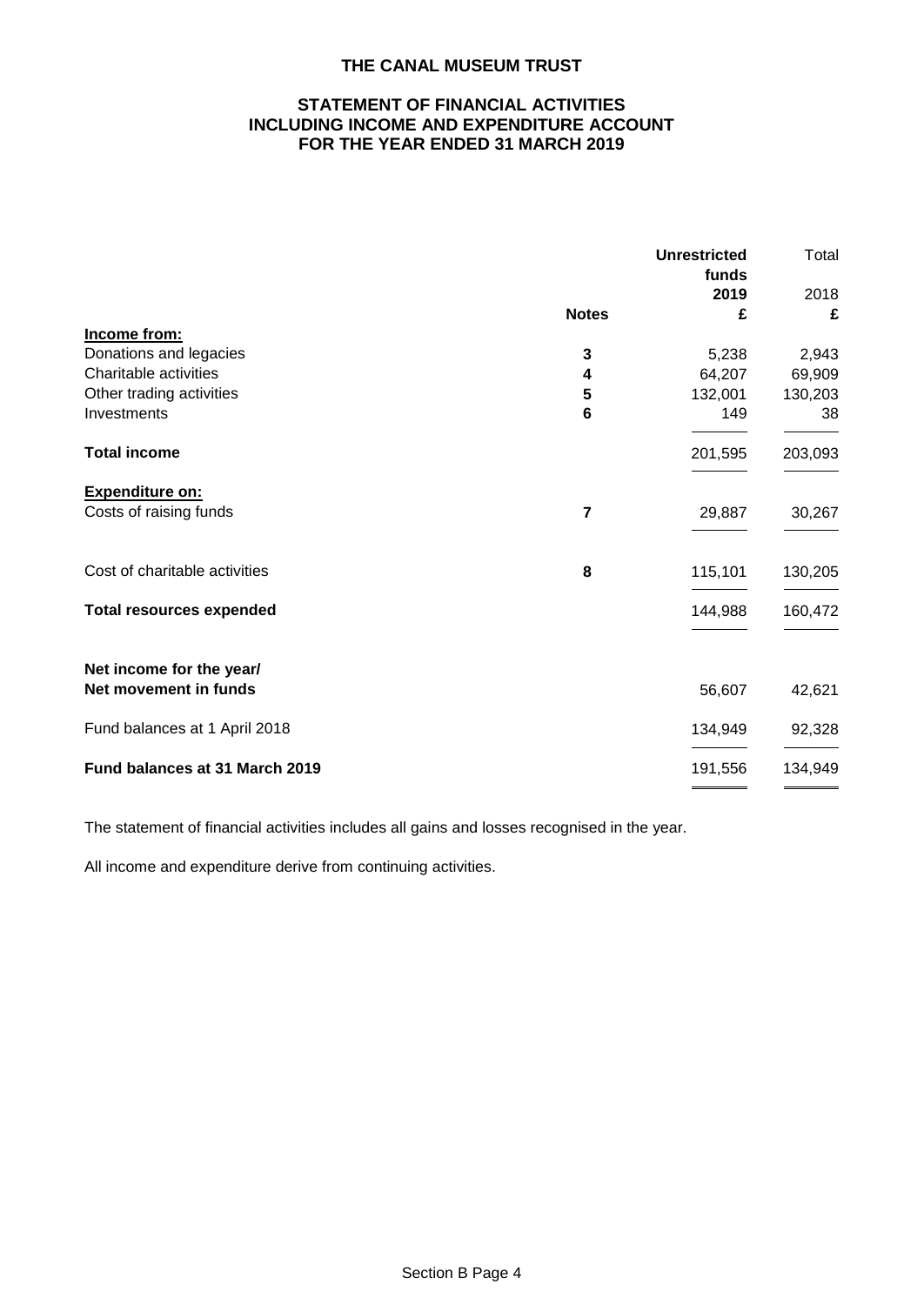## **STATEMENT OF FINANCIAL POSITION BALANCE SHEET AS AT 31 MARCH 2019**

|                                                          |              | 2019    |         | 2018    |         |
|----------------------------------------------------------|--------------|---------|---------|---------|---------|
|                                                          | <b>Notes</b> | £       | £       | £       | £       |
| <b>Current assets</b>                                    |              |         |         |         |         |
| <b>Stocks</b>                                            | 12           | 14,997  |         | 11,859  |         |
| <b>Debtors</b>                                           | 13           | 1,344   |         | 2,890   |         |
| Cash at bank and in hand                                 |              | 178,483 |         | 121,818 |         |
|                                                          |              |         |         |         |         |
|                                                          |              | 194,824 |         | 136,567 |         |
| <b>Creditors: amounts falling due</b><br>within one year | 14           | (3,268) |         | (1,618) |         |
| Net current assets                                       |              |         | 191,556 |         | 134,949 |
| Income funds                                             |              |         |         |         |         |
| Unrestricted funds                                       |              |         | 191,556 |         | 134,949 |
|                                                          |              |         | 191,556 |         | 134,949 |
|                                                          |              |         |         |         |         |

The financial statements were approved by the Trustees on 10 December 2019 and signed on their behalf by:

. . . . . .....

Martin Sach, Chair of Trustees

DMCTRR. **DML Gee, Treasurer**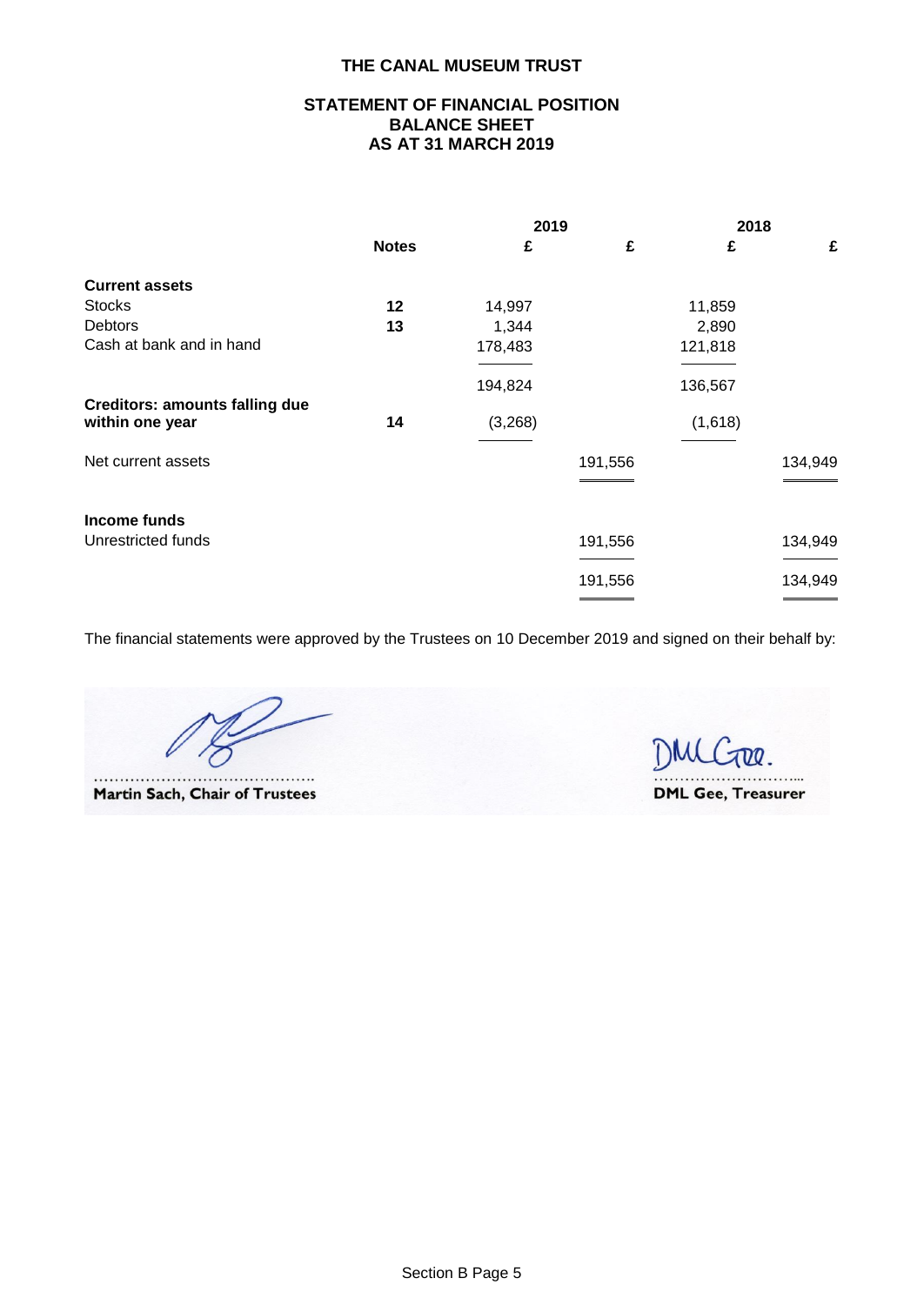## **NOTES TO THE FINANCIAL STATEMENTS FOR THE YEAR ENDED 31 MARCH 2019**

#### **1 Accounting policies**

#### **1.1 Accounting convention**

The financial statements have been prepared in accordance with the charity's deed of trust, the Charities Act 2011 and "Accounting and Reporting by Charities: Statement of Recommended Practice applicable to charities preparing their accounts in accordance with the Financial Reporting Standard applicable in the UK and Republic of Ireland (FRS 102)" (as amended for accounting periods commencing from 1 January 2016). The charity is a Public Benefit Entity as defined by FRS 102.

The charity has taken advantage of the provisions in the SORP for charities applying FRS 102 Update Bulletin 1 not to prepare a Statement of Cash Flows.

The financial statements have departed from the Charities (Accounts and Reports) Regulations 2008 only to the extent required to provide a true and fair view. This departure has involved following the Statement of Recommended Practice for charities applying FRS 102 rather than the version of the Statement of Recommended Practice which is referred to in the Regulations but which has since been withdrawn.

The financial statements are prepared in sterling, which is the functional currency of the charity. Monetary amounts in these financial statements are rounded to the nearest £.

The financial statements have been prepared under the historical cost convention. The principal accounting policies adopted are set out below.

#### Charitable activities

In the opinion of the trustees, the charity has one significant activity in pursuance of its objects, that of the operation of the museum.

#### **1.2 Going concern**

At the time of approving the financial statements, the trustees have a reasonable expectation that the charity has adequate resources to continue in operational existence for the foreseeable future. Thus the trustees continue to adopt the going concern basis of accounting in preparing the financial statements.

#### **1.3 Charitable funds**

Unrestricted funds are available for use at the discretion of the trustees in furtherance of their charitable objectives unless the funds have been designated for other purposes.

Restricted funds are subject to specific conditions by donors as to how they may be used. The purposes and uses of the restricted funds are set out in the notes to the financial statements.

#### **1.4 Incoming resources**

Income is recognised when the charity is legally entitled to it after any performance conditions have been met, the amounts can be measured reliably, and it is probable that income will be received.

Cash donations are recognised on receipt. Other donations are recognised once the charity has been notified of the donation, unless performance conditions require deferral of the amount. Income tax recoverable in relation to donations received under Gift Aid or deeds of covenant is recognised at the time of the donation.

Legacies are recognised on receipt or otherwise if the charity has been notified of an impending distribution, the amount is known, and receipt is expected. If the amount is not known, the legacy is treated as a contingent asset.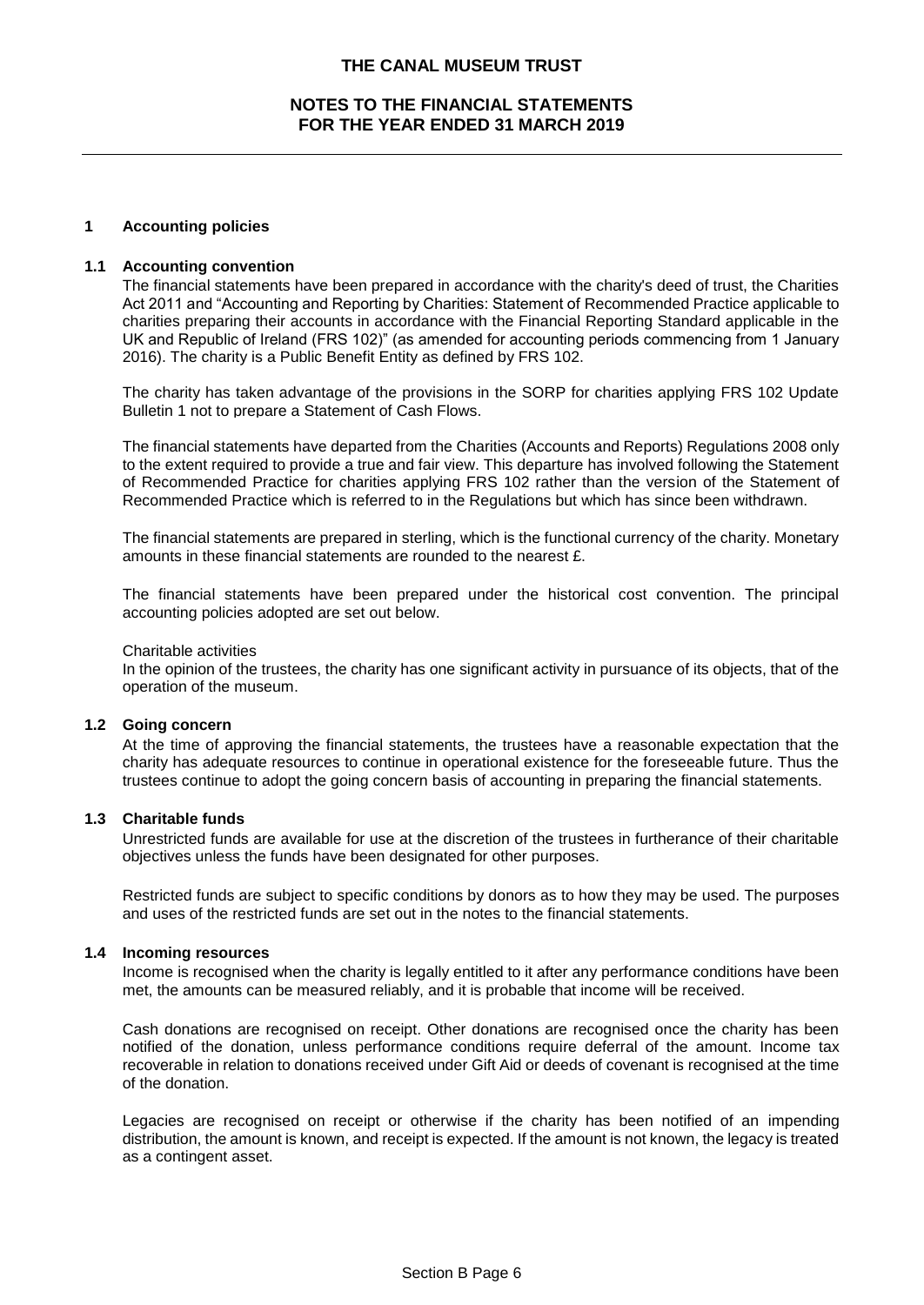## **NOTES TO THE FINANCIAL STATEMENTS (CONTINUED) FOR THE YEAR ENDED 31 MARCH 2019**

#### **Accounting policies continued**

#### **1.5 Resources expended**

Liabilities are recognised as expenditure as soon as there is a legal or constructive obligation committing the charity to that expenditure, it is probable that a transfer of economic benefits will be required in settlement and the amount of the obligation can be measured reliably. Expenditure is accounted for on an accruals basis and has been classified under headings that aggregate all cost related to the category. Where costs cannot be directly attributed to particular headings they have been allocated to activities on a basis consistent with the use of resources.

#### **1.6 Stocks**

Stocks are valued at the lower of cost and net realisable value, after making due allowance for obsolete and slow moving items.

Net realisable value is the estimated selling price less all estimated costs to be incurred in marketing, selling and distribution.

#### **1.7 Cash and cash equivalents**

Cash and cash equivalents include cash in hand, deposits held at call with banks, other short-term liquid investments with original maturities of three months or less, and bank overdrafts. Bank overdrafts are shown within borrowings in current liabilities.

#### **1.8 Financial instruments**

The charity has elected to apply the provisions of Section 11 'Basic Financial Instruments' and Section 12 'Other Financial Instruments Issues' of FRS 102 to all of its financial instruments.

Financial instruments are recognised in the charity's balance sheet when the charity becomes party to the contractual provisions of the instrument.

Financial assets and liabilities are offset, with the net amounts presented in the financial statements, when there is a legally enforceable right to set off the recognised amounts and there is an intention to settle on a net basis or to realise the asset and settle the liability simultaneously.

#### *Basic financial assets*

Basic financial assets, which include debtors and cash and bank balances, are initially measured at transaction price including transaction costs and are subsequently carried at amortised cost using the effective interest method unless the arrangement constitutes a financing transaction, where the transaction is measured at the present value of the future receipts discounted at a market rate of interest. Financial assets classified as receivable within one year are not amortised.

#### *Basic financial liabilities*

Basic financial liabilities, including creditors and bank loans are initially recognised at transaction price unless the arrangement constitutes a financing transaction, where the debt instrument is measured at the present value of the future payments discounted at a market rate of interest. Financial liabilities classified as payable within one year are not amortised.

Debt instruments are subsequently carried at amortised cost, using the effective interest rate method.

Trade creditors are obligations to pay for goods or services that have been acquired in the ordinary course of operations from suppliers. Amounts payable are classified as current liabilities if payment is due within one year or less. If not, they are presented as non-current liabilities. Trade creditors are recognised initially at transaction price and subsequently measured at amortised cost using the effective interest method.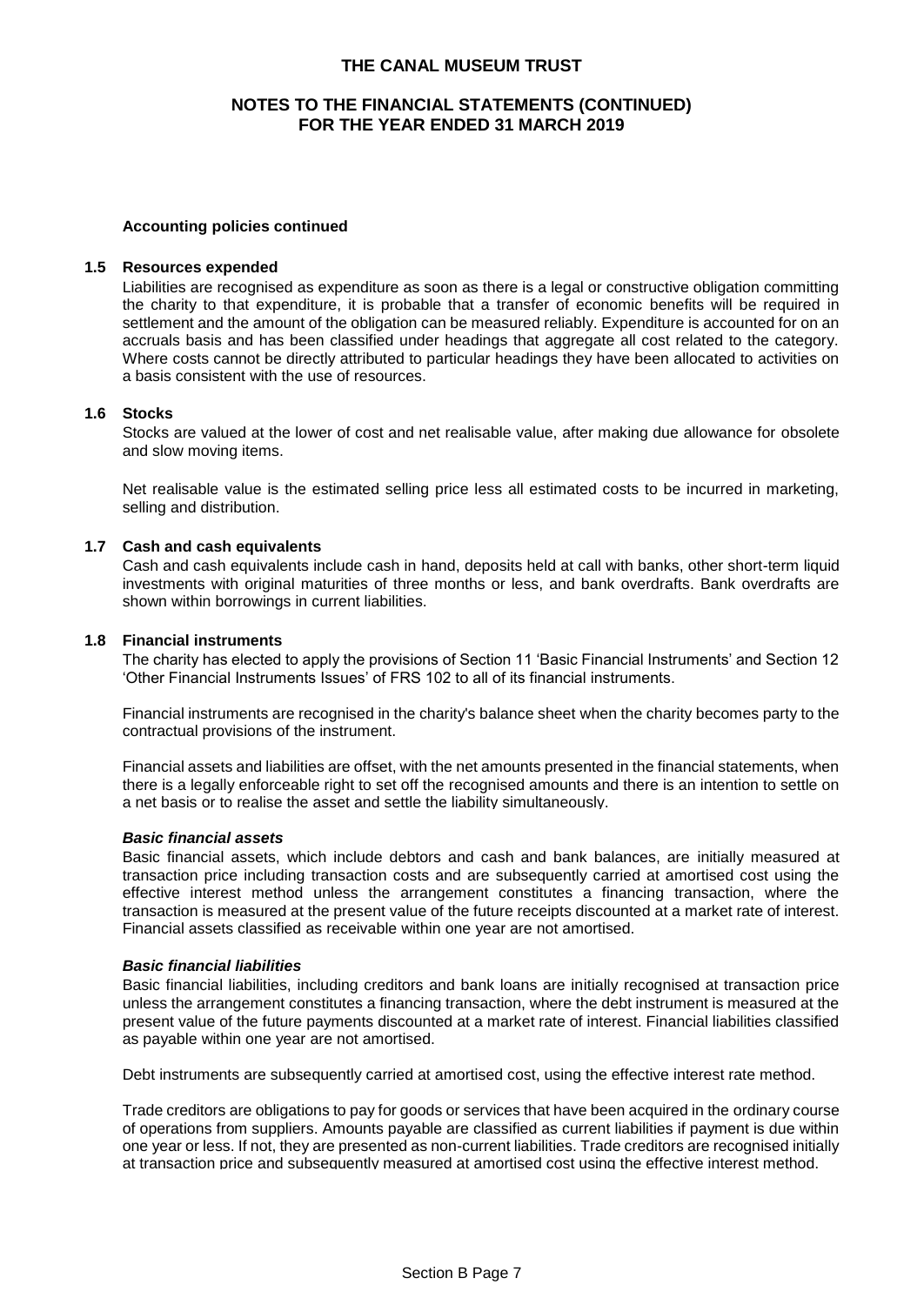### **NOTES TO THE FINANCIAL STATEMENTS (CONTINUED) FOR THE YEAR ENDED 31 MARCH 2019**

## **Accounting policies continued**

#### *Derecognition of financial liabilities*

Financial liabilities are derecognised when the charity's contractual obligations expire or are discharged or cancelled.

#### **1.9 Employee benefits**

The cost of any unused holiday entitlement is recognised in the period in which the employee's services are received.

Termination benefits are recognised immediately as an expense when the charity is demonstrably committed to terminate the employment of an employee or to provide termination benefits.

#### **1.10 Fixed assets**

The Canal Museum Trust owns the freehold property in which the London Canal Museum is situated. In the absence of a professional valuation, the costs of obtaining which the trustees consider would outweigh the benefits to the Trust, the freehold property has not been capitalised in the financial statements.

In addition, the museum's artefacts, exhibition materials and fittings are capitalised but written off to income and expenditure in the year of purchase.

#### **1.11 Taxation**

As a registered charity the Museum Trust benefits from rates relief and is generally exempt from Income Tax and Capital Gains Tax, but not from VAT. When applicable, irrecoverable VAT is shown as a separate expense in the Statement of Financial Activities rather than included in the cost of those items to which it relates. The trustees consider the cost of the detailed calculations and additional record keeping required to allocate VAT irrecoverable under the partial exemption regime would exceed the potential benefit.

#### **2 Critical accounting estimates and judgements**

In the application of the charity's accounting policies, the trustees are required to make judgements, estimates and assumptions about the carrying amount of assets and liabilities that are not readily apparent from other sources. The estimates and associated assumptions are based on historical experience and other factors that are considered to be relevant. Actual results may differ from these estimates.

The estimates and underlying assumptions are reviewed on an ongoing basis. Revisions to accounting estimates are recognised in the period in which the estimate is revised where the revision affects only that period, or in the period of the revision and future periods where the revision affects both current and future periods.

## **3 Donations and legacies**

|                     | <b>Unrestricted</b><br>funds | Total  |
|---------------------|------------------------------|--------|
|                     | 2019                         | 2018   |
|                     | £                            | £      |
| Donations and gifts | 5,238                        | 2,943  |
|                     |                              | ______ |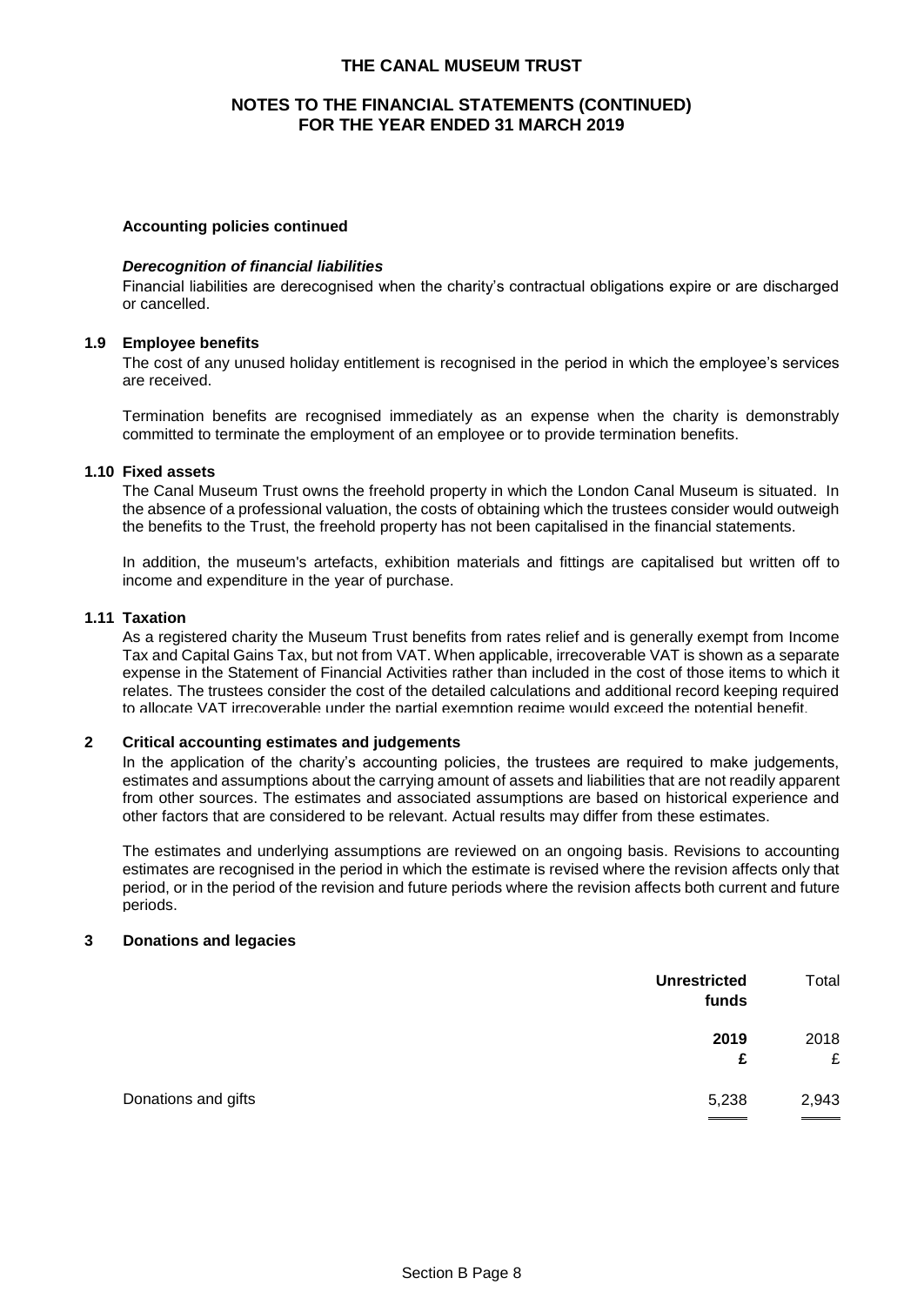## **NOTES TO THE FINANCIAL STATEMENTS (CONTINUED) FOR THE YEAR ENDED 31 MARCH 2019**

## **4 Charitable activities**

|                           | 2019<br>£ | 2018<br>£ |
|---------------------------|-----------|-----------|
| Admissions and boat trips | 63,668    | 69,668    |
| Subscriptions             | 65        | 83        |
| Other income              | 474       | 158       |
|                           | 64,207    | 69,909    |

# **5 Other trading activities**

|                          | <b>Unrestricted</b><br>funds | Total   |
|--------------------------|------------------------------|---------|
|                          | 2019                         | 2018    |
|                          | £                            | £       |
| Shop income              | 17,693                       | 18,744  |
| Museum hire              | 91,947                       | 94,176  |
| Moorings                 | 22,361                       | 17,283  |
| Other trading activities | 132,001                      | 130,203 |
|                          |                              |         |

## **6 Investments**

|                     | <b>Unrestricted</b><br>funds | Total     |
|---------------------|------------------------------|-----------|
|                     | 2019<br>£                    | 2018<br>£ |
| Interest receivable | 149                          | 38        |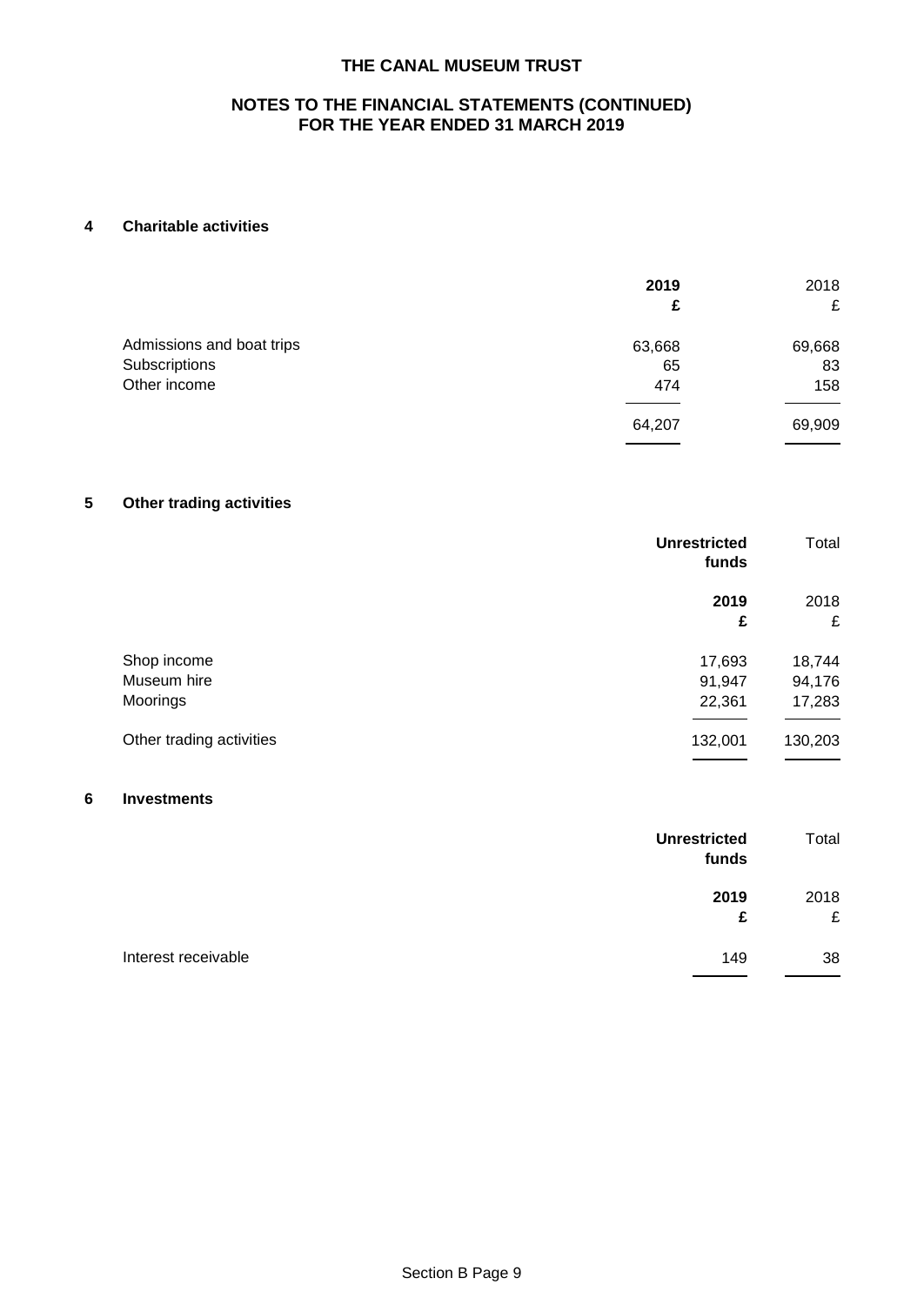## **NOTES TO THE FINANCIAL STATEMENTS (CONTINUED) FOR THE YEAR ENDED 31 MARCH 2019**

## **7 Costs of raising funds**

|                                 | 2019      | 2018      |
|---------------------------------|-----------|-----------|
|                                 | £         | £         |
| <b>Other trading activities</b> |           |           |
| Opening stock                   | 11,859    | 13,218    |
| Purchases                       | 13,067    | 10,221    |
| Closing stock                   | (14, 997) | (11, 859) |
| Cost of shop sales              | 9,929     | 11,580    |
| Costs related to museum hire    | 19,958    | 18,687    |
| Other trading activities        | 29,887    | 30,267    |
|                                 | 29,887    | 30,267    |

## **8 Cost of charitable activities**

| 2019<br>£                                             | 2018<br>£ |
|-------------------------------------------------------|-----------|
|                                                       |           |
| Staff costs<br>31,778                                 | 31,229    |
| Premises costs<br>12,373                              | 10,891    |
| <b>Building maintenance</b><br>7,702                  | 10,876    |
| Museum improvements<br>20,826                         | 27,787    |
| <b>Exhibitions</b><br>537                             | 1,137     |
| Advertising<br>4,003                                  | 9,263     |
| <b>Sundries</b><br>7,641                              | 9,209     |
| Equipment and IT<br>2,629                             | 4,516     |
| Catering<br>3,735                                     | 3,421     |
| Cleaning<br>4,348                                     | 5,261     |
| Travel<br>1,874                                       | 2,324     |
| <b>Education projects</b><br>1,230                    | 1,985     |
| Bank and credit card charges<br>2,200                 | 2,296     |
| <b>Boat Hire</b><br>7,048                             | 3,990     |
| Conservation<br>3,983                                 | 1,162     |
| Other charitable expenditure<br>1,994                 | 3,658     |
| 113,901                                               | 129,005   |
| Share of governance costs (accountancy fees)<br>1,200 | 1,200     |
| 115,101                                               | 130,205   |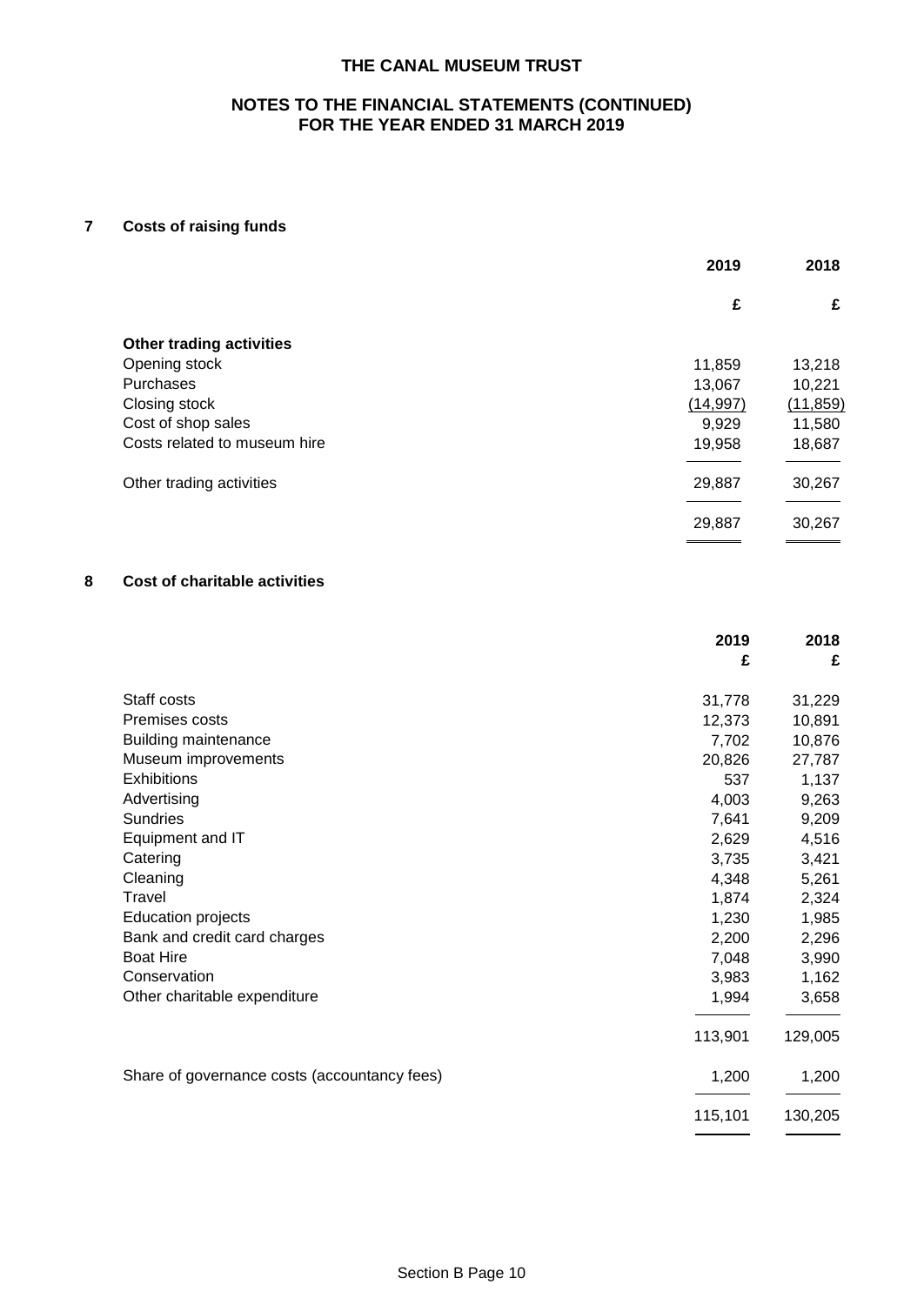## **NOTES TO THE FINANCIAL STATEMENTS (CONTINUED) FOR THE YEAR ENDED 31 MARCH 2019**

### **9 Trustees**

None of the trustees (or any persons connected with them) received any remuneration or benefits from the charity during the year.

### **10 Employees**

### **Number of employees**

The average monthly number of employees during the year was:

|    |                                                                                           | 2019<br><b>Number</b> | 2018<br><b>Number</b> |
|----|-------------------------------------------------------------------------------------------|-----------------------|-----------------------|
|    |                                                                                           | $\overline{2}$        | $\overline{2}$        |
|    | <b>Employment costs</b>                                                                   | 2019<br>£             | 2018<br>£             |
|    | Wages and salaries                                                                        | 31,778                | 31,229                |
| 11 | <b>Financial instruments</b>                                                              | 2019<br>£             | 2018<br>£             |
|    | <b>Carrying amount of financial assets</b><br>Debt instruments measured at amortised cost | 1,344                 | 1,661                 |
|    | <b>Carrying amount of financial liabilities</b><br>Measured at amortised cost             | 1,860                 | 1,618                 |
| 12 | <b>Stocks</b>                                                                             | 2019<br>£             | 2018<br>£             |
|    | Finished goods and goods for resale                                                       | 14,997                | 11,859                |
| 13 | <b>Debtors</b><br>Amounts falling due within one year:                                    | 2019<br>£             | 2018<br>£             |
|    | Trade debtors<br>Other debtors                                                            | 1,344                 | 1,661<br>1,229        |
|    |                                                                                           | 1,344                 | 2,890                 |